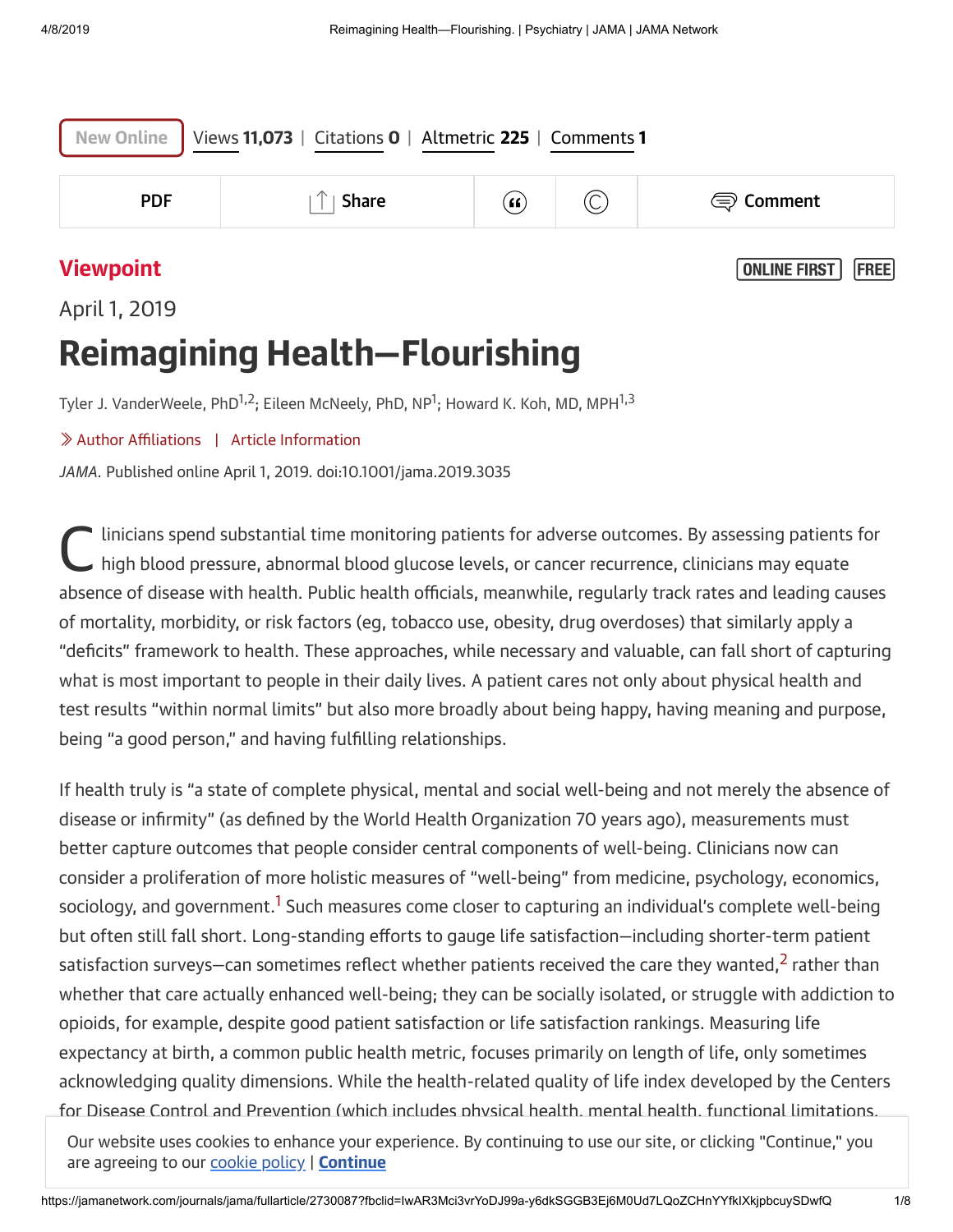measurements, whether focusing on happiness or resilience, vitality, stress, or loneliness, typically ignore physical health.

None of these metrics fully captures what people almost universally regard as essential to well-being. Furthermore, questions of character, defined as moral excellence and long viewed as central to well-being in almost all philosophical and religious traditions, are also often neglected. The term flourishing, used for thousands of years and literally meaning "to grow" or "to prosper," represents a powerful way to view health in its fullest sense.<sup>[1](#page-4-0)</sup> Flourishing has for years been effectively promoted by Seligman in the positive psychology literature, and the PERMA model (Positive emotions, Engagement, Relationships, Meaning, Achievements) has advanced research into psychological well-being. However, because this model addresses neither physical well-being nor questions of character, a recently proposed alternative measure of well-being, "the flourishing index," divides universally desired factors contributing to flourishing into 6 key domains<sup>[1](#page-4-0)</sup>: happiness and life satisfaction, physical and mental health, meaning and purpose, character and virtue, close social relationships, and financial and material security. In contrast to many previously proposed measures that are not as comprehensive, the flourishing index addresses 5 universally desired domains that constitute ends, as well as a sixth (financial and material security) that constitutes a critical means to securing them.<sup>[1](#page-4-0)</sup> Self-report quantitative questions for the index are given in the **[Table](#page-1-0)** and Supplement. [3](#page-4-2) The index has been used in numerous countries [4](#page-4-3) and has potential applications for clinical care as well as for population health, as discussed below.<sup>[1](#page-4-0)</sup>

<span id="page-1-0"></span>Table.  $\qquad \qquad \downarrow \qquad \textcircled{\textcirc} \quad \textcircled{\textcirc} \quad \textcircled{\textcirc}$ 

**E**[Flourishing](https://cdn.jamanetwork.com/ama/content_public/journal/jama/0/jvp190039t1.png?Expires=2147483647&Signature=SEItUbOEirKqx1qnbc3PXH0QBkwsittNe1TxosjvIqEb8qECekNJSzfNNNNgbVEJdq9~vfDXNhwzAGX49-BeeI5yxCA-VtZjlC1OZmBfFF7ko-TFTMVO3K3F9ib~Qi453E2B2bLfteRyIDwbrbJJfrXL0AJIDA5XhGcfHwGxypjtDP7xhZ-k2AyIQkvssVmV0jAzDUNsCp9CNSeUTTnuIAXGh8kgawcYnUvj6n5WXzDwprKFPbq639bpDtL1BOOSAniz2Lbiv57HifGjMyfZRNHjYIPKO4Mpn8ZaT3TAUnk-E5YV6fn21XQZG5cx9AzyBX6ArFyxjmYzGfNG2vKiNQ__&Key-Pair-Id=APKAIE5G5CRDK6RD3PGA) Measure and Questionsa

#### **Flourishing Measure and Questions<sup>a</sup>**

Additionally, population studies indicate that the domains related to psychological well-being are not only desired as ends, but also shape physical health. For example, meta-analyses have indicated that purpose in

Our website uses cookies to enhance your experience. By continuing to use our site, or clicking "Continue," you<br>see associng to survey life as line of Continue are agreeing to our [cookie](https://jamanetwork.com/pages/privacy-policy#cookies) policy | [Continue](javascript:;)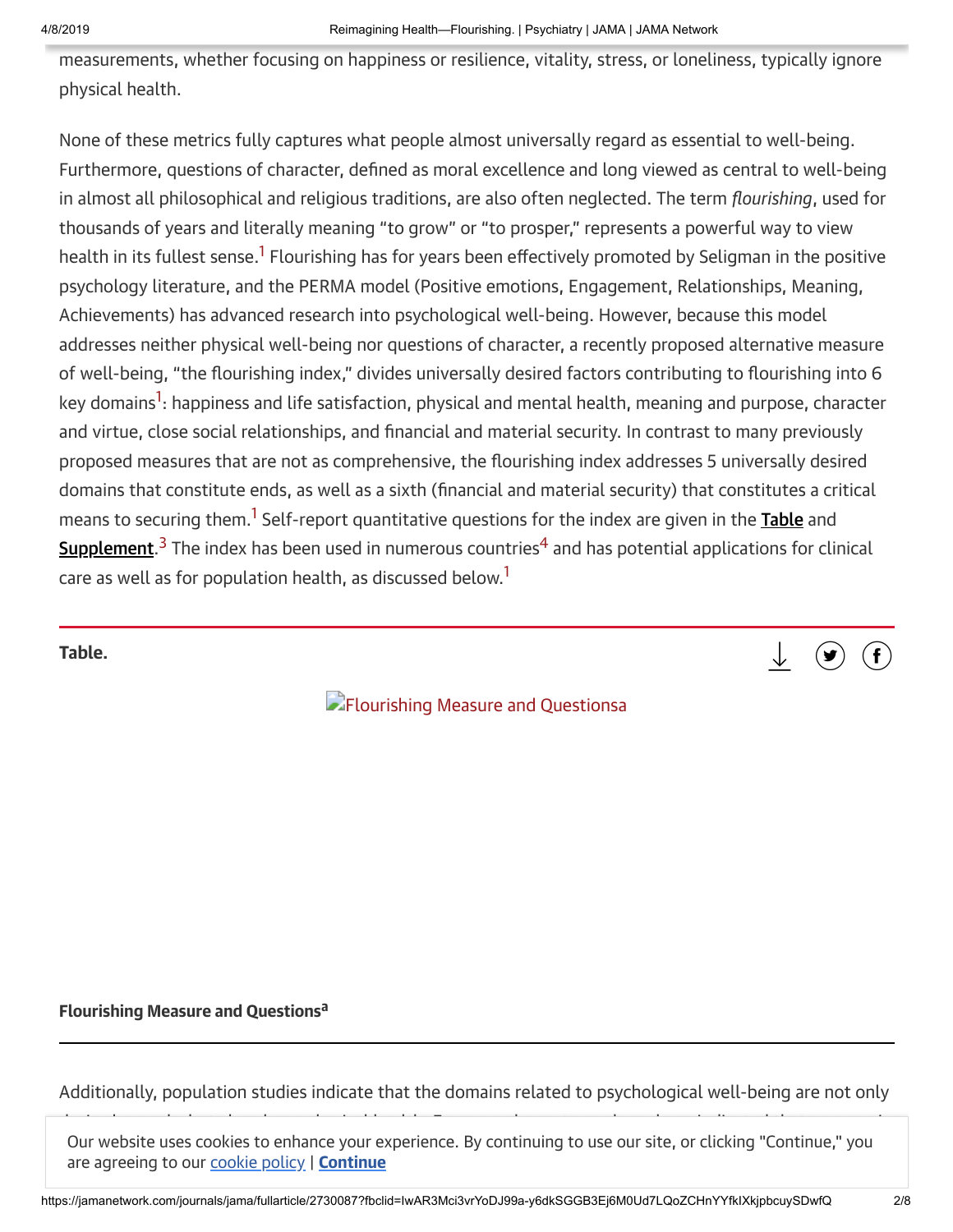95% CI, 0.83-0.94).<sup>[6](#page-4-5)</sup> Conversely, loneliness and social isolation are associated with increased mortality risk (RR, 1.29; 95% CI, 1.06-1.56).<sup>[7](#page-4-6)</sup>

Advertisement

## Flourishing in Clinical Care

Measurement of flourishing<sup>[1](#page-4-0)</sup> makes possible weighing the effects of different treatment decisions not only on physical and mental health, but in the full context of what matters in a person's life. While this makes treatment decisions more complex, it lies at the heart of patient-centered care. Consider the following scenarios.

A man wrestles with treatment decisions over relatively advanced stage bladder cancer, knowing that a cystectomy will maximize life expectancy but severely hamper quality of life and happiness.

A scientist who experiences occasional psychotic symptoms is told that antipsychotic medications can suppress episodes but also could potentially impede his capacity for scientific work.

A young woman who tests positive on BRCA screening must consider prophylactic removal of her ovaries as a cancer prevention, which could leave her infertile.

Many of these decisions relate not just to health or happiness, but also more broadly to relationships, meaning, and purpose. In each of these cases, focusing exclusively on the health of the body may conflict with other important ends for the patient as a human being. Asking what a patient considers important across the flourishing domains is thus critical in evaluating the appropriate course of action. Medium- to long-term assessments of flourishing could represent a better way to evaluate care than shorter-term patient satisfaction surveys.

Within psychiatry, questions of flourishing may also be central to patient care. Interest has expanded in "positive psychiatry"<sup>[8](#page-5-1)</sup> to promote positive mental health outcomes as well as psychological characteristics and activities that boost resilience to mental disorders. Addressing mental illness can promote relationships, purpose, or character; moreover, these aspects of flourishing, if left unaddressed, can exacerbate mental illness.

Considerations of flourishing are furthermore personally relevant for clinicians as well, especially given current attention to high physician burnout rates.<sup>[9](#page-5-2)</sup> Greater attention to flourishing for clinicians could bring a heightened sense of meaning, control, and optimism that might help protect against professional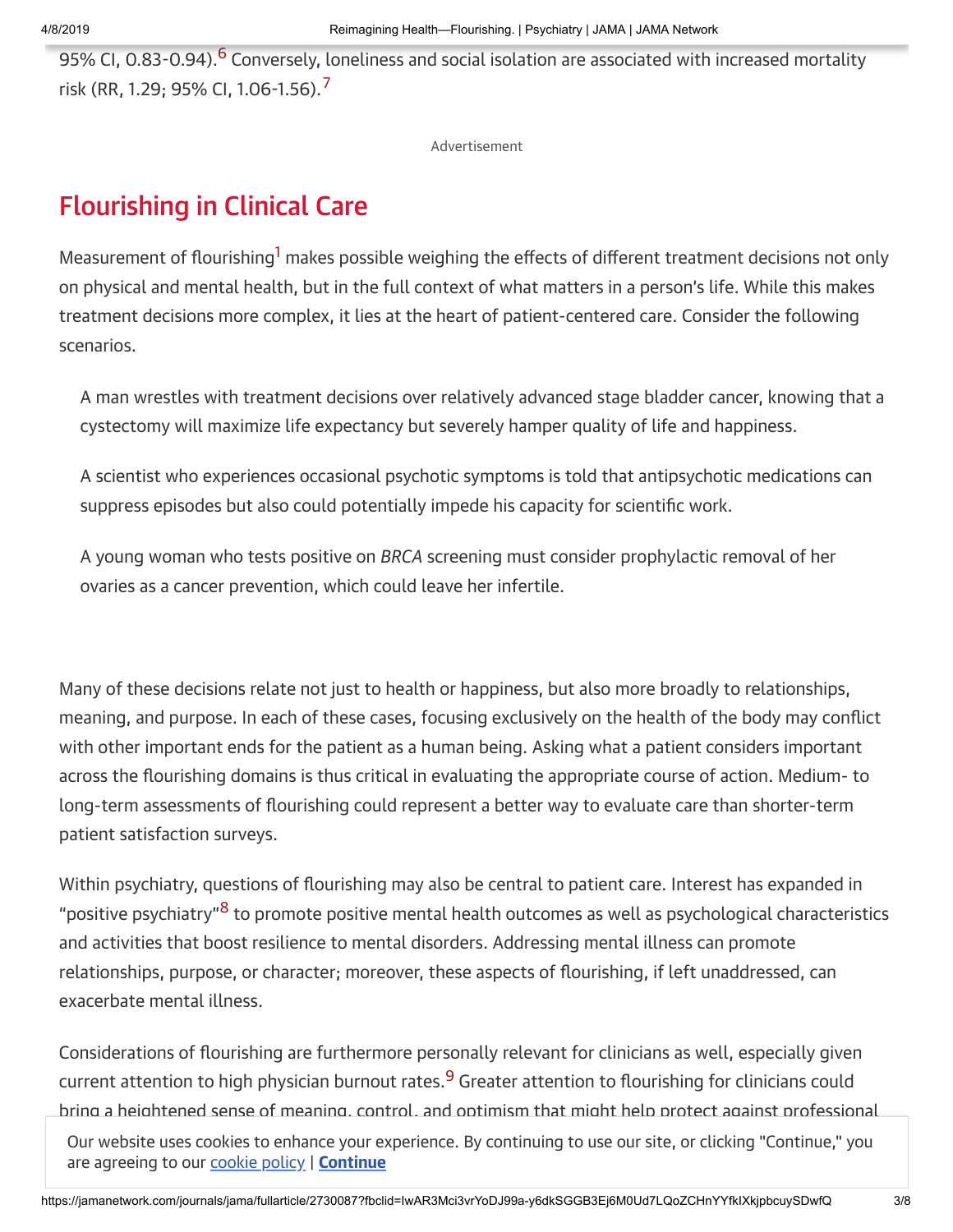## Flourishing at the Population Level

Flourishing also matters at the population level and can be enhanced. Many do-it-yourself "positive psychology" interventions shown to improve aspects of flourishing can be implemented by people on their own<sup>[10](#page-5-3)</sup> and also have potential for widespread dissemination at low cost. Broad dissemination of such interventions could substantially influence population flourishing.

Promoting this approach will likely require a deeper understanding of determinants of population-level flourishing, which can include not only the typical determinants of physical health such as exercise, good nutrition, ideal body weight, and tobacco-free living but also participation in work, education, family, and religious community.<sup>[1](#page-4-0)</sup> While these concerns extend beyond medicine, further policy efforts could promote a broader array of factors that enhance population flourishing. Already research is examining ways the flourishing measure might be used to assess and improve employee well-being at US companies as well as factory workers in supply chains in Mexico, Sri Lanka, Cambodia, and China.<sup>[4](#page-4-3)</sup>

Flourishing could be relevant at a national level in driving priority-setting, goals, and implementation strategies. Government policy makers recognize that using gross domestic product as a singular measure for societal well-being is grossly inadequate and have started looking at measures, most notably "happiness," that fall into a flourishing framework. Bhutan became the first country to establish goals for happiness, while the United Kingdom has included well-being in its national survey. Israel, Italy, and Thailand have made similar efforts. A World Happiness Report, first put forward in 2011, is now published annually. While there is still almost nothing comparable in the United States, the time has come to attempt to measure flourishing more comprehensively here as well.

## **Conclusions**

The concept of flourishing has the potential to capture health more broadly than existing wellness measures for both patients and populations. Asking questions related to flourishing can inform and refine many complex trade-offs for patients facing treatment decisions. The concept can potentially guide clinicians in assessing their own personal well-being as well as delivering better patient-centered care. At the population level, too, attention to flourishing may represent a more useful way to address policy and societal goals than current options. Such an approach could open a national conversation that reframes and reimagines traditional concepts of health.

## <span id="page-3-0"></span>**Article Information** [Back](#page-0-0) to top Back to top

Corresponding Author: Howard K. Koh, MD, MPH, Harvard T. H. Chan School of Public Health, 677 Huntington Ave, Boston, MA 02115 [\(hkoh@hsph.harvard.edu](mailto:hkoh@hsph.harvard.edu)).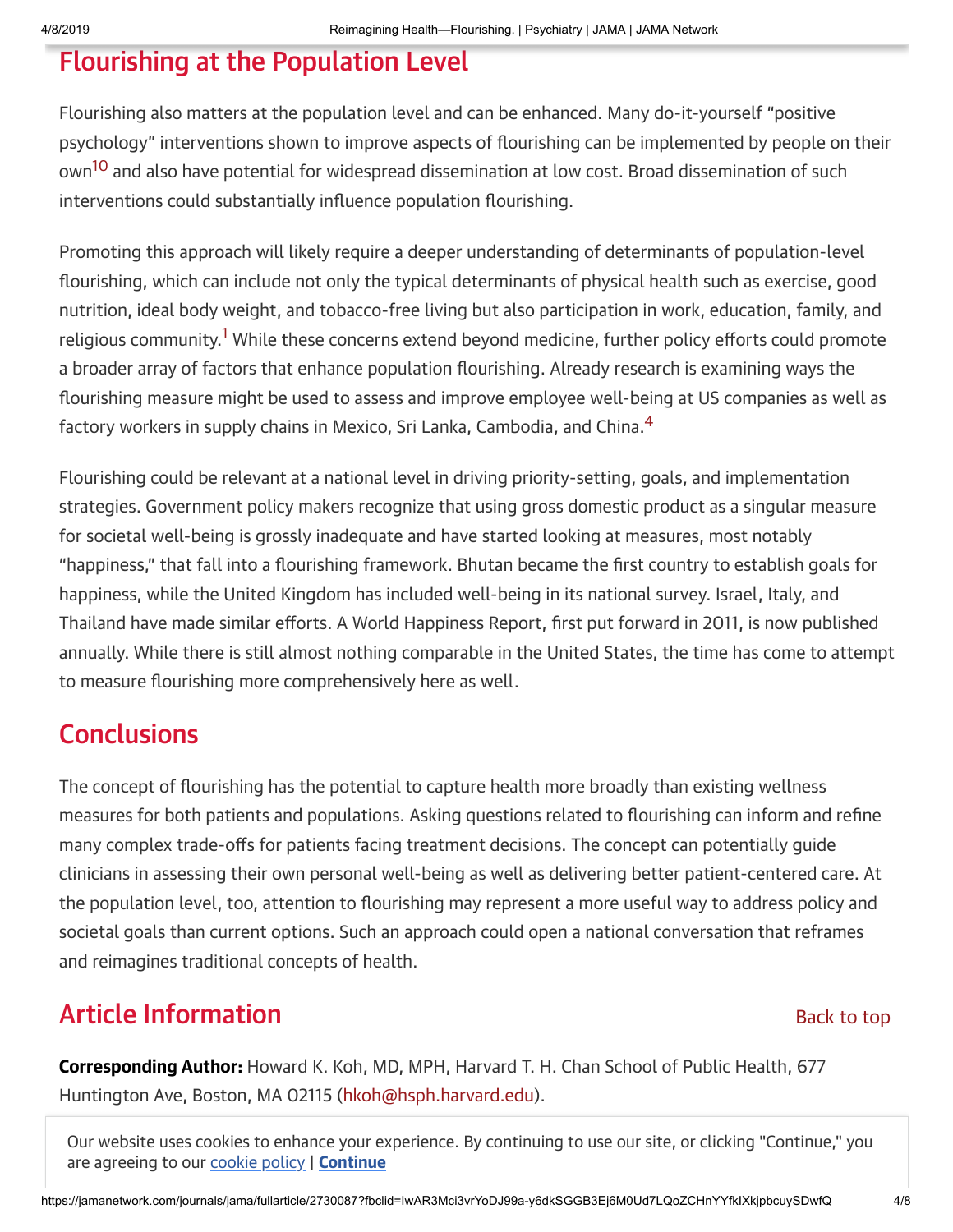**Conflict of Interest Disclosures:** Dr Koh reports receiving grants from the Robert Wood Johnson Foundation. Dr McNeely and Dr VanderWeele report receiving grants and personal fees from Aetna Inc and grants from the Robert Wood Johnson Foundation. Dr McNeely reports that her institution has applied for a patent for a well-being measurement tool; and reports serving as director of SHINE at Harvard (Sustainability and Health Initiative for Netpositive Enterprise); SHINE conducts global research about well-being. Support is made possible through SHINE from multiple companies.

**Funding/Support:** This work was supported, in part, by a grant from the Robert Wood Johnson Foundation and the John Templeton Foundation.

**Disclaimer:** The opinions expressed in this Viewpoint represent the authors' personal views and do not reflect the position or views of Harvard University or the Robert Wood Johnson Foundation.

## References

- <span id="page-4-0"></span>1. VanderWeele TJ. On the promotion of human flourishing. Proc Natl Acad Sci U S A. 2017;114(31):8148-8156. doi:[10.1073/pnas.1702996114](http://dx.doi.org/10.1073/pnas.1702996114) [PubMed](https://www.ncbi.nlm.nih.gov/pubmed/28705870) | Google [Scholar](https://scholar.google.com/scholar_lookup?title=On%20the%20promotion%20of%20human%20flourishing.&author=TJ%20VanderWeele&publication_year=2017&journal=Proc%20Natl%20Acad%20Sci%20U%20S%20A&volume=114&pages=8148-8156) | [Crossref](https://doi.org/10.1073/pnas.1702996114)
- <span id="page-4-1"></span>2. Jerant A, Fenton JJ, Kravitz RL, et al. Association of clinician denial of patient requests with patient satisfaction. JAMA Intern Med. 2018;178(1):85-91. [Article](https://jamanetwork.com/journals/jama/fullarticle/2664068) | [PubMed](https://www.ncbi.nlm.nih.gov/pubmed/29181542) | Google [Scholar](https://scholar.google.com/scholar_lookup?title=Association%20of%20clinician%20denial%20of%20patient%20requests%20with%20patient%20satisfaction.&author=A%20Jerant&author=JJ%20Fenton&author=RL%20Kravitz&publication_year=2018&journal=JAMA%20Intern%20Med&volume=178&pages=85-91) | [Crossref](https://doi.org/10.1001/jamainternmed.2017.6611)
- <span id="page-4-2"></span>3. Węziak-Białowolska D, McNeely E, VanderWeele TJ. Flourish index and secure flourish index development and validation. Social Science Research Network. [https://papers.ssrn.com/sol3/papers.cfm?abstract\\_id=3145336.](https://papers.ssrn.com/sol3/papers.cfm?abstract_id=3145336) March 2018.
- <span id="page-4-3"></span>4. Węziak-Białowolska D, Koosed T, Leon C, McNeely E. A new approach to the well-being of factory workers in global supply chains. In: Measuring the Impacts of Business on Well-Being and Sustainability. Paris, France: OECD and HEC Paris/SnO Centre; 2018:130-154.
- <span id="page-4-4"></span>5. Cohen R, Bavishi C, Rozanski A. Purpose in life and its relationship to all-cause mortality and cardiovascular events: a meta-analysis. Psychosom Med. 2016;78(2):122-133. [PubMed](https://www.ncbi.nlm.nih.gov/pubmed/26630073) | Google [Scholar](https://scholar.google.com/scholar_lookup?title=Purpose%20in%20life%20and%20its%20relationship%20to%20all-cause%20mortality%20and%20cardiovascular%20events%3A%20a%20meta-analysis.&author=R%20Cohen&author=C%20Bavishi&author=A%20Rozanski&publication_year=2016&journal=Psychosom%20Med&volume=78&pages=122-133) | [Crossref](https://doi.org/10.1097/PSY.0000000000000274)
- <span id="page-4-5"></span>6. Martín-María N, Miret M, Caballero FF, et al. The impact of subjective well-being on mortality: a meta-analysis of longitudinal studies in the general population. *Psychosom Med*. 2017;79(5):565-575. doi:[10.1097/PSY.0000000000000444](http://dx.doi.org/10.1097/PSY.0000000000000444) [PubMed](https://www.ncbi.nlm.nih.gov/pubmed/28033196) | Google [Scholar](https://scholar.google.com/scholar_lookup?title=The%20impact%20of%20subjective%20well-being%20on%20mortality%3A%20a%20meta-analysis%20of%20longitudinal%20studies%20in%20the%20general%20population.&author=N%20Mart%C3%ADn-Mar%C3%ADa&author=M%20Miret&author=FF%20Caballero&publication_year=2017&journal=Psychosom%20Med&volume=79&pages=565-575) | [Crossref](https://doi.org/10.1097/PSY.0000000000000444)
- <span id="page-4-6"></span>7. Holt-Lunstad J, Smith TB, Baker M, Harris T, Stephenson D. Loneliness and social isolation as risk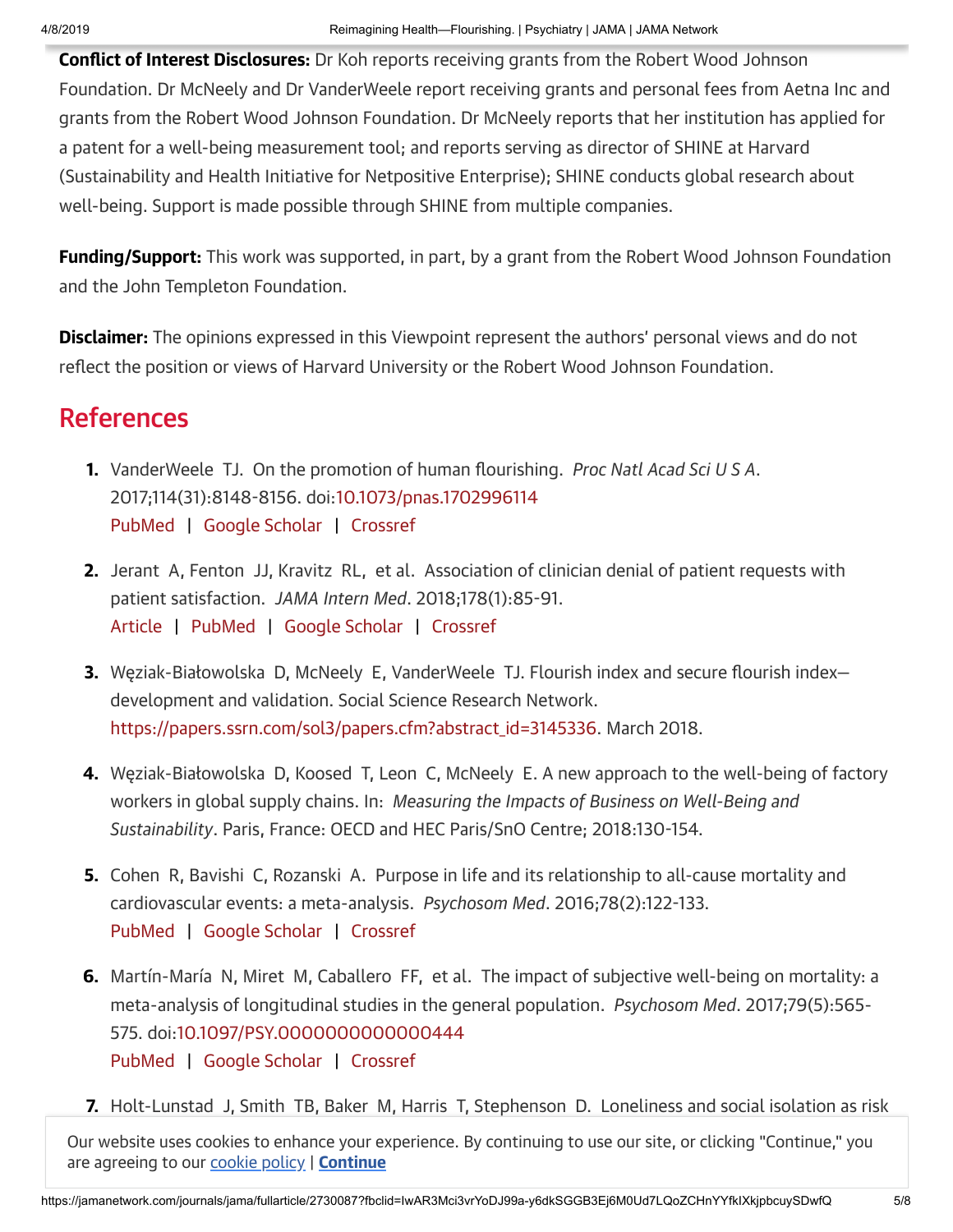- <span id="page-5-1"></span>**8.** Jeste DV, Palmer BW, Rettew DC, Boardman S. Positive psychiatry: its time has come. J Clin Psychiatry. 2015;76(6):675-683. [PubMed](https://www.ncbi.nlm.nih.gov/pubmed/26132670) | Google [Scholar](https://scholar.google.com/scholar_lookup?title=Positive%20psychiatry%3A%20its%20time%20has%20come.&author=DV%20Jeste&author=BW%20Palmer&author=DC%20Rettew&author=S%20Boardman&publication_year=2015&journal=J%20Clin%20Psychiatry&volume=76&pages=675-683) | [Crossref](https://doi.org/10.4088/JCP.14nr09599)
- <span id="page-5-2"></span>9. Rotenstein LS, Torre M, Ramos MA, et al. Prevalence of burnout among physicians: a systematic review. JAMA. 2018;320(11):1131-1150. [Article](https://jamanetwork.com/journals/jama/fullarticle/2702871) | [PubMed](https://www.ncbi.nlm.nih.gov/pubmed/30326495) | Google [Scholar](https://scholar.google.com/scholar_lookup?title=Prevalence%20of%20burnout%20among%20physicians%3A%20a%20systematic%20review.&author=LS%20Rotenstein&author=M%20Torre&author=MA%20Ramos&publication_year=2018&journal=JAMA&volume=320&pages=1131-1150) | [Crossref](https://doi.org/10.1001/jama.2018.12777)
- <span id="page-5-3"></span>10. Bolier L, Haverman M, Westerhof GJ, et al. Positive psychology interventions: a meta-analysis of randomized controlled studies. BMC Public Health. 2013;13:119. [PubMed](https://www.ncbi.nlm.nih.gov/pubmed/23390882) | Google [Scholar](https://scholar.google.com/scholar_lookup?title=Positive%20psychology%20interventions%3A%20a%20meta-analysis%20of%20randomized%20controlled%20studies.&author=L%20Bolier&author=M%20Haverman&author=GJ%20Westerhof&publication_year=2013&journal=BMC%20Public%20Health&volume=13&pages=119) | [Crossref](https://doi.org/10.1186/1471-2458-13-119)

Comment

#### <span id="page-5-0"></span>1 Comment for this article **EXPAND ALL**

April 3, 2019

#### Flourishing Could Add Value in the Global Efforts Towards Achieving UHC Target

Eliudi Eliakimu, MD, MPH | Health Quality Assurance Unit, in the Ministry of Health, Community Development, Gender, Elderly and Children

The authors have brought up a very useful concept in addressing the health of patients, clinicians, and the population in general. In particular, the indicated potential of "flourishing" in addressing clinicians' wellbeing is key, based on the fact that it will also help the physicians to provide better care to their patients. Apart from the high prevalence of burnout in physicians noted by the authors, Dugani, et al (2018) have documented the prevalence of burnout and associated factors among frontline primary health care (PHC) providers in low- and middle- income countries (LMICs) (1) Given the fact that the PHC system ...

#### READ MORE

### See More About

**[Psychiatry](https://jamanetwork.com/collections/5871/psychiatry)**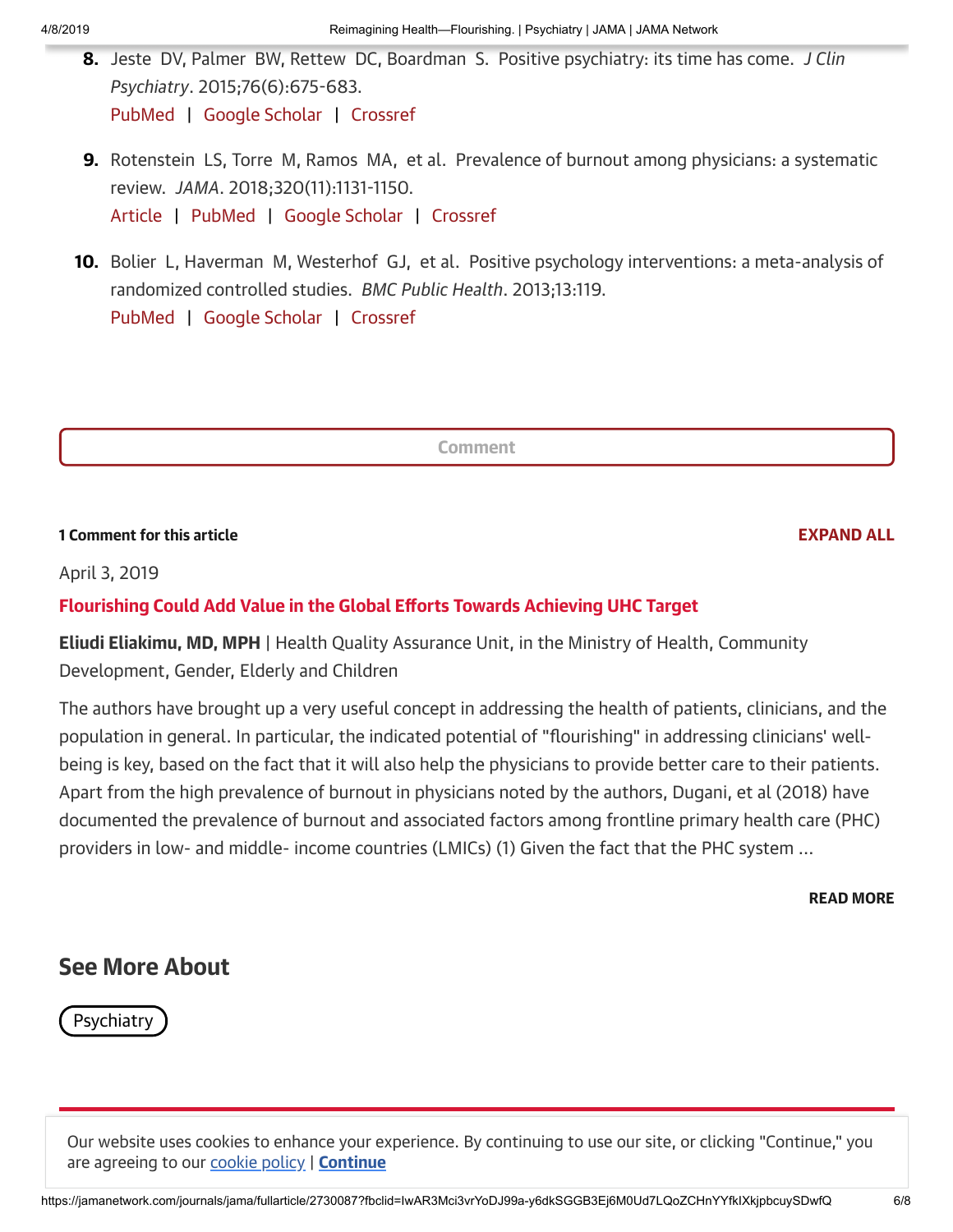## **Trending**

#### **Opinion**

US Health [Policy—2020](https://jamanetwork.com/journals/jama/fullarticle/2730484?widget=personalizedcontent&previousarticle=2730087) and Beyond April 4, 2019

#### News

[Common](https://jamanetwork.com/journals/jama/fullarticle/2719290?widget=personalizedcontent&previousarticle=2730087) Ground on Health December 25, 2018

#### **Opinion**

The Unicorn of Health Care: Black Male [Physician](https://jamanetwork.com/journals/jama/fullarticle/2720731?widget=personalizedcontent&previousarticle=2730087) January 15, 2019

#### Select Your Interests

Advertisement

#### JOB LISTINGS ON JAMA CAREER CENTER®

[Medical Oncology](https://careers.jamanetwork.com/job/110131548/medical-oncology-opportunity-allegheny-health-network-erie-pa/?TrackID=61) Opportunity, Allegheny Health Network, Erie PA Erie, Pennsylvania

[Tenure-Track](https://careers.jamanetwork.com/job/110129938/tenure-track-faculty-position-in-cancer-outcomes-research/?TrackID=61) Faculty Position in Cancer Outcomes Research New Haven, Connecticut

[Medical Director,](https://careers.jamanetwork.com/job/110129805/medical-director-hospice-hudson-fl-and-tampa-bay-area/?TrackID=61) Hospice - Hudson, FL and Tampa Bay Area Tampa, Florida and surrounding areas

> Director, Fred & [Pamela Buffett](https://careers.jamanetwork.com/job/110129247/director-fred-and-pamela-buffett-cancer-center/?TrackID=61) Cancer Center Omaha, Nebraska 68198

> > See more at JAMA Career [Center](https://careers.jamanetwork.com/)

#### Others Also Liked